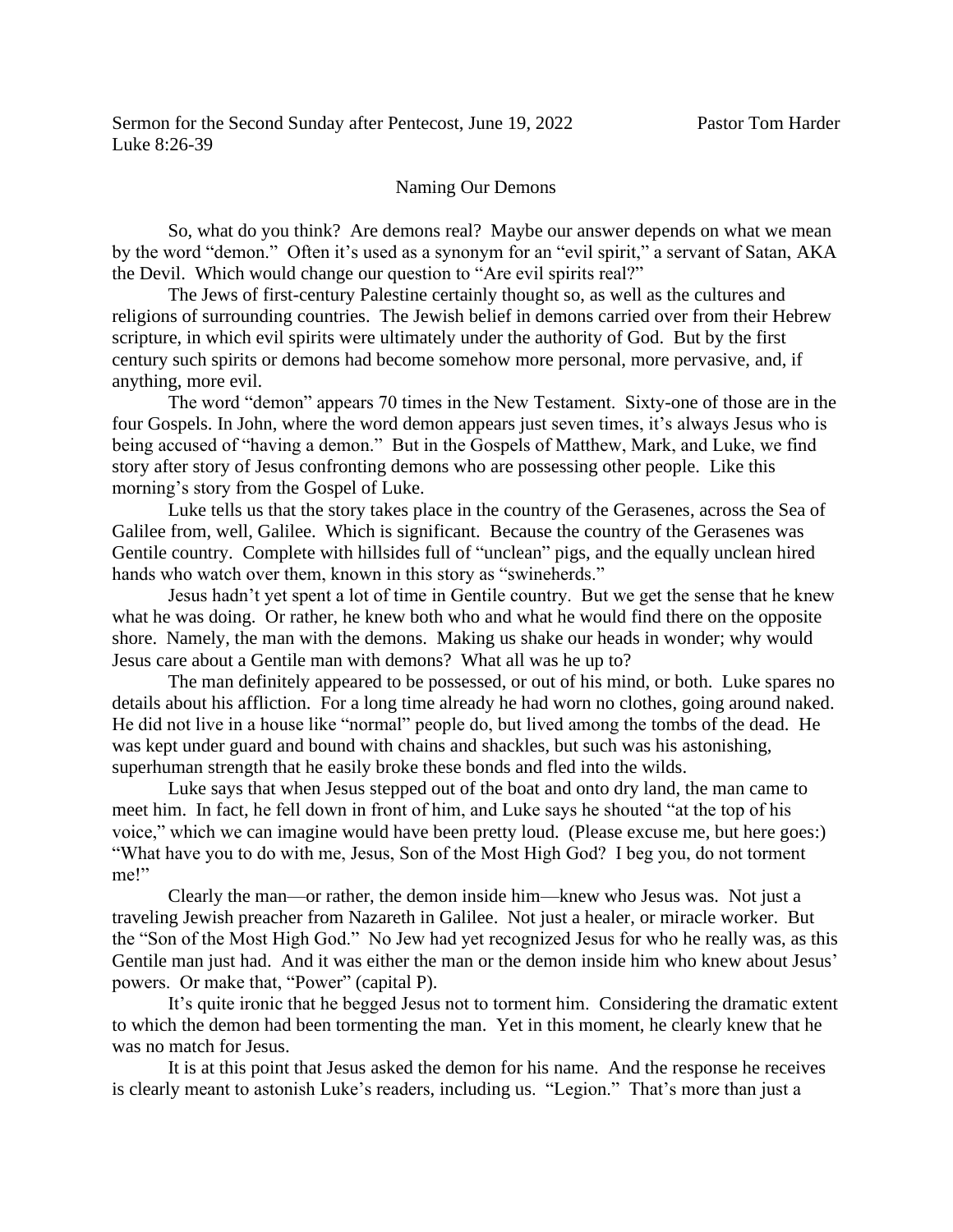name, you see. It's a number. It's an army. (A Roman "legion" was composed of anywhere from five to six thousand men.) Where Luke had to this point didn't seem to have made up his mind whether the man had a "demon" (singular) or "demons" (plural), it now becomes quite clear. No wonder the man had superhuman strength! He had an entire legion of demons inside of him! An "army of Satan," you might say.

But now this army had come face to face with Jesus, Son of the Most High God, and they began literally seizing in fear. "Do not send us back into the abyss," they cried. The abyss was the underworld, or netherworld, where even demons are imprisoned. "Send us into the swine, let us enter the swine!" And we have to wonder: did they know what would happen next? That the pigs would not just go mad and scatter around the countryside, but would rush headlong into the lake, where both the pigs and the demons would drown? Did they know that water was anathema to their kind? (You can look that up: Luke 11:24.)

When the people from the nearby city came to see what all the commotion was, they found the man, whom they had only known as possessed and crazed, now fully clothed, "sitting at the feet of Jesus," the position of an eager new student and disciple, miraculously restored to his right, God-given mind. In other words, healed.

Let's ask ourselves again: are demons real? Our answer will probably still depend on what exactly we mean by the word "demon." Let me tell you how my "modern" dictionary defines it. "Demon; 1a – an evil spirit; 1b, a source or agent of evil, harm, distress, or ruin."

While the first definition was no surprise, the second one definitely broadens the meaning of the term. By that definition I have to confess that I have at least two demons. Their names are "depression," and "anxiety." Truly they are horrible, evil demons! And I think we all know how common they are in our society.

One of the commentaries I read said that in Jesus' time, learning the name of a demon gave an exorcist more power to cast it out. My exorcists are my doctors, my therapists, and my medications. My demons have not yet been completely cast out. But they are bound and shackled. For which I thank not just my exorcists, but my God!

What are your demons? What "sources or agents of evil, harm, distress, or ruin" torment you? They are real, and they are indeed "legion." Mental illnesses of all kinds. Physical illnesses of all kinds. Addictions of all kinds. Brokenness of all kinds. Fear (of all kinds). Anger, with its many causes and manifestations. Self-doubt. Self-centeredness. Self-anything.

I could keep going. There are many, many demons alive in our world. What are yours? What are their names? Naming them gives us and those who love and care for us the power to identify them. And it gives Jesus, Son of the Most High God, the power to cast them out entirely. To banish them forever from our lives. Yes, even us despised, unclean Gentiles. You see, Jesus doesn't care about such labels.

The man wanted to go with Jesus. Jesus told him to return at long last to his home. To stay with his own people. Because they needed to hear his witness about the power of Jesus, Son of the Most High God."

For their part, it's interesting that they asked Jesus to leave them, for as Luke says, they were seized with great fear. Which truly is one of the most powerful and pervasive of demons in our world. And we have to wonder, what exactly were they afraid of? Change, maybe? The loss of their status quo? Of what had actually become their "normal?" Maybe even the loss of their livelihood (like the swine herds who lost their pigs)? Or were they afraid that Jesus might end up naming demons in all of them?